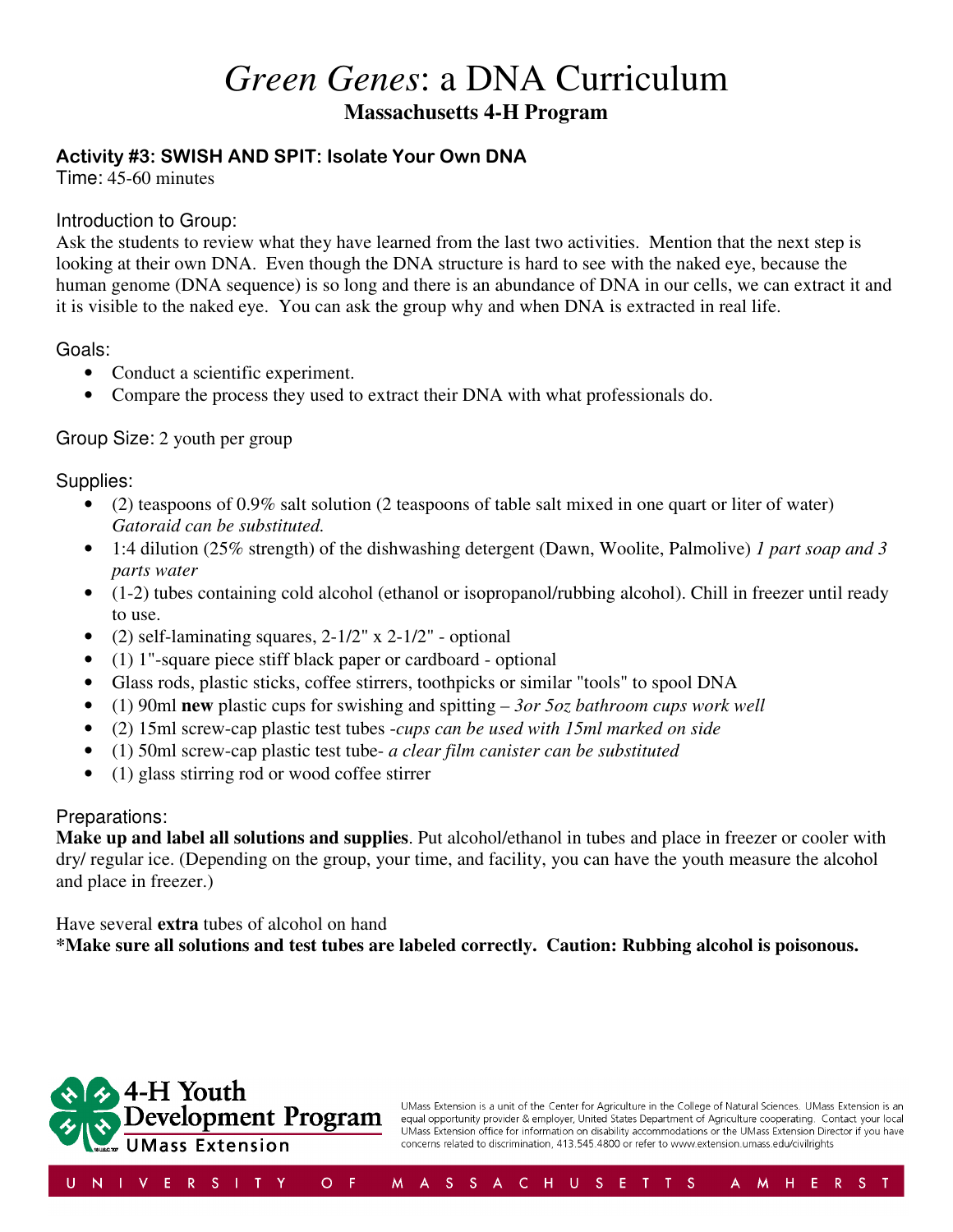# Teaching Tips:

- This is a wonderful hands-on activity that lets people isolate their own DNA and see it with their very own eyes. The process itself is absolutely safe, painless and inexpensive. We found the original protocol in the Teacher's Guide pages on the NOVA "Cracking the Code" Web site, and modified the DNA isolation procedure to better accommodate our needs. For example, we found that we can replace the ethanol, which is difficult for most people to obtain, with rubbing alcohol available at the grocery store. This "user friendly" lab activity has been used to successfully isolate DNA from people of all ages, from children to grandparents and retired folk, and they do all the work!
- The only downside is the relatively small yield of DNA obtained from the cheek cells harvested inside the mouth. This makes handling the DNA very tricky, especially at the point where the students try to transfer the DNA to a lamination card. Higher yields of DNA can be isolated from other sources (such as vegetables) but we find that most people prefer to isolate the DNA from their own cells.
- If you prefer you can have students first extract the DNA from fruit such as bananas, strawberries or kiwi. To prepare the plant DNA you will need to puree the fruit by mashing it with a fork and your salt solution to aid the process. Add about 2 tablespoons to soap solution and mix gently then filter using a coffee filter. Filtration will take a while, but once filtered add alcohol to about 10-15ml of the filtered fruit solution. Wait and then try to extract using the same instruction as for Swish & Spit.
- You can also increase the strength of the soap solution or use full strength if experiencing low yields.
- Activity should not be done after youth have eaten abrasive foods like chips, granola bars, or pretzels. (They will generally have a lower yield of check cells.)

#### Directions:

- People will work in pairs today.
- Each pair will process only one DNA sample at a time.
- Everyone will isolate their own DNA by the end of class.
- Be sure to follow the instructions carefully.
- If you make a mistake, it's not a problem. Just ask for help right away!

Each person should have:

- (1) plastic cup with 10ml salt solution  $(0.9\%)$
- (1) large tube with 5ml detergent (soap) solution  $(25%)$

# *Wait! Everyone should start at the same time!*

1. Pour everything in the plastic cup marked "salt" into your mouth. Swirl the salt solution around inside your mouth for 30 seconds.

2. Spit the salt solution back into the plastic cup marked "salt."

3. Carefully pour the contents of the plastic cup (your salty saliva) into the large screw cap test tube marked "soap."

4. Close the tube with the screw cap so that it does not leak. Gently tilt the soap tube end-to-end for 3 minutes. *Do not shake the soap tube*. (*This is an opportunity to ask them questions or review while you are waiting*.)

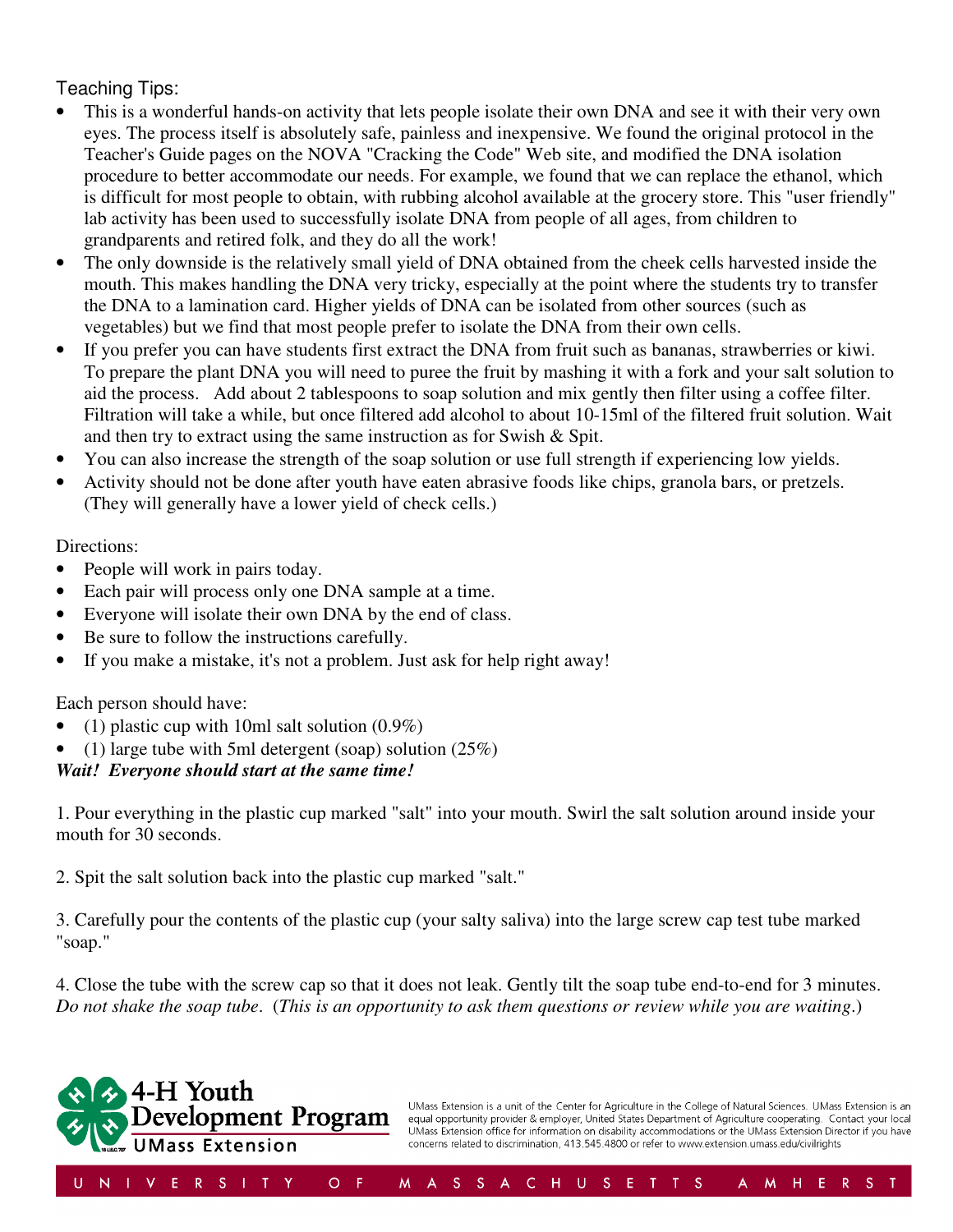5. Open the soap tube and hold it at a slight angle. Carefully pour the cold ethanol (ETOH) or rubbing alcohol from one small screw cap tube down the inside wall of the soap tube. The cold ethanol (ETOH) or rubbing alcohol should make a layer on top of the soap tube.

6. Set the ETOH/soap tube into a rack on the bench for 1 (one) minute.

7. Carefully place a glass rod or wood stirrer into the top (ETOH) layer but not into the soap layer. Slowly stir in one direction. Do not mix the soap with the top layer! You want to wind long DNA strands around the stick. (You probably can't see the DNA yet.)

8. Slowly twist the rod/stirrer in the top layer for several minutes going in one direction. You should see the strands of DNA wrapping around the rod. Remove the glass rod from the ETOH/soap tube and place it into the second small screw cap tube of ethanol (ETOH) or rubbing alcohol. (*Optional – place DNA directly on a small black piece of cardstock or posterboard. Clear scotch tape or packing tape can be used to secure DNA sample after drying.)* 

#### Debriefing/Reflecting:

- What is the purpose of the salt solution?
- Why did you need to use detergent?
- Why do we use cheek cells?
- What did you observe happening in the test tube?
- Why do you *not* shake up the contents in Step 4?
- What happens when you stir the mixture with a glass rod? Why?
- Why is the DNA visible?

# Apply:

- Where else can you get DNA?
- How is DNA used in forensics and anthropology?

#### Go further:

- Check the library or the Web for a copy of NOVA's "Cracking the Code of Life," originally aired on April 17, 2001.
- Try this activity at home.
- Try to extract DNA from vegetables and fruits; try bananas, onions, or strawberries.
- Talk to a law enforcement officer about DNA evidence.
- Look at the paper or the MyDNA website for information or articles on DNA tests, evidence, etc.
- Explore topics on the human genome:
	- o Biotechnology: DNA and genes in action.
	- o Criminal justice and DNA.
	- o DNA fingerprinting: identification in forensics.
	- o DNA laws and public policy: DNA databases for non-violent crimes.
	- o Genome treasure hunt: Iceland's DNA database story.